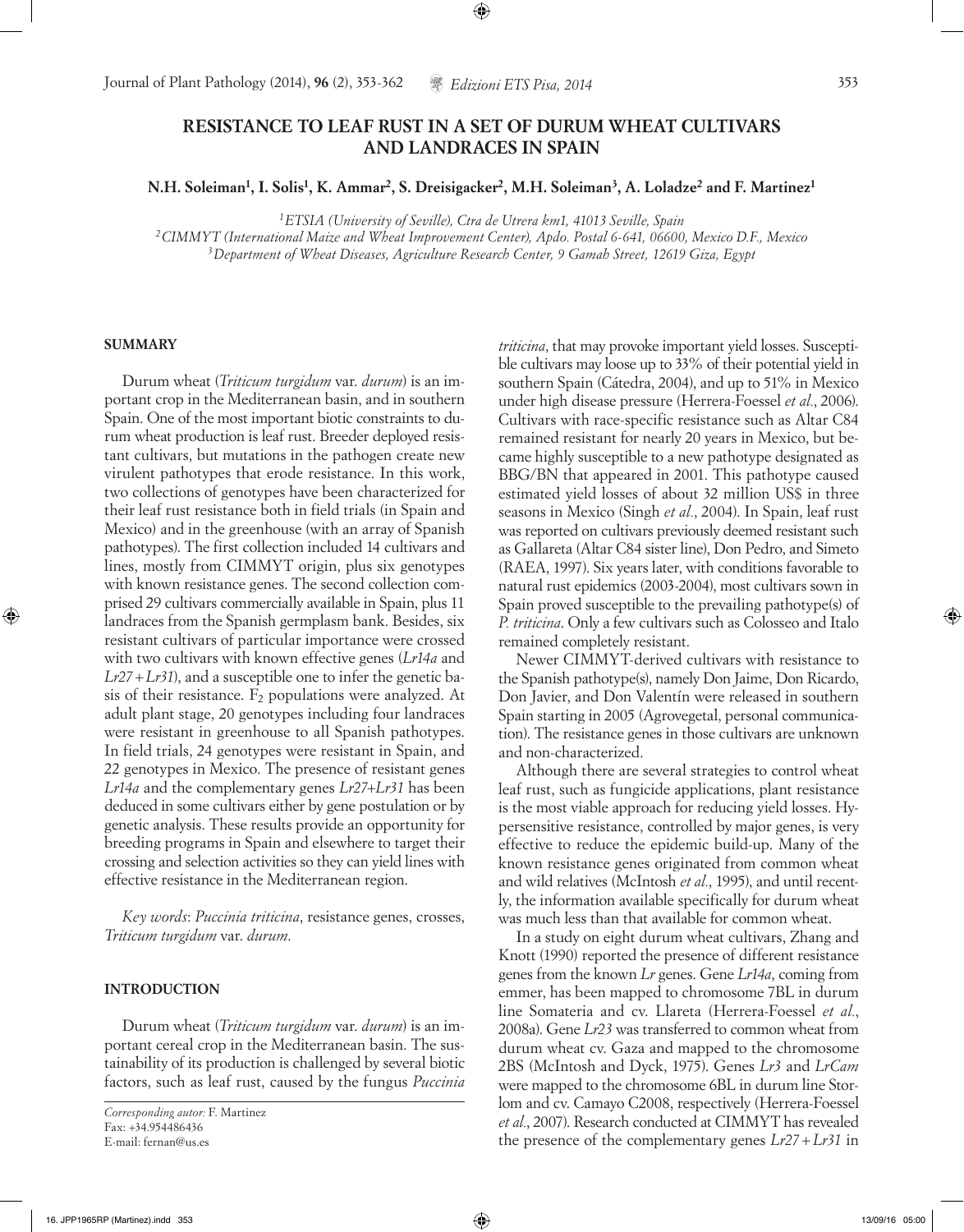the durum wheat cv. Jupare (Herrera-Foessel *et al.*, 2005). *Lr61* (from cv. Guayacán) is another new *R*-gene characterized at CIMMYT (Herrera-Foessel *et al.*, 2008b).

Knowledge of the identity and effectiveness of leaf rust resistance genes is essential for the incorporation of new such genes in durum wheat cultivars, and maintenance of a diversity of resistance genes in durum wheat.

In the present study, two different collections of durum wheat cultivars with confirmed or potential adaptation to southern Spain were characterized in the greenhouse for their seedling and adult plant reactions to 76 leaf rust isolates from Spain. The two collections were also tested in the field in Spain and Mexico, using either natural infection or single-isolate for artificial inoculation. Besides, six of the most important new resistant cultivars were crossed with two durum wheat cultivars with known *R*-genes, and a susceptible cultivar to determine the genetic basis of the resistance. The objective of the work was to characterize the leaf rust resistance genes in durum wheat cultivars and landraces grown in Spain and to determine the genetic basis of the resistance of these six cultivars.

# **MATERIALS AND METHODS**

⊕

**Plant material.** The first collection (collection 1) comprised six genotypes with known resistance genes: Somateria (*Lr14a*), Llareta (*Lr14a*), Jupare (*Lr27+Lr31*), Storlom (*Lr3*), Guayacán INIA (*Lr61*), and Camayo (*LrCam*). Besides, 11 CIMMYT-derived cultivars/breeding lines, the Italian cv. Colosseo (*Lr14a*) and the line TDA725S (susceptible Don Patricio sister line) were also included (Table 1). The Spanish cv. Don Rafael was used as a susceptible control in greenhouse and field experiments.

The second collection (collection 2) included 29 commercial cultivars tested in Andalusia (southern Spain) by RAEA. Moreover 10 Spanish landraces previously recorded as resistant to leaf rust, and Senatore Cappelli, an obsolete Italian cv., were requested to the Centro de Recursos Fitogenéticos (CRF) or Spanish gene bank (Table 2).

Five resistant cultivars were selected for crossing (Don Jaime, Don Javier, Don Juan, Don Ricardo, Don Valentín). These cultivars (from CIMMYT origin) are new to Spain and the genetic basis of their resistance is unknown and non characterized. Cv. Colosseo from Italy was also included. These cultivars were crossed with cultivars with the two most deployed genes (or groups of genes) in the resistance to durum leaf rust: Somateria (*Lr14a*), and Jupare (*Lr27+Lr31*). Crosses were performed between resistant cultivars to check whether they possess the same *R*-gene (allelism test). Furthermore, crosses of the resistant cultivars (cv. Don Juan was not included in this case) with the susceptible cv. Gallareta were performed to deduce the genetic basis of the resistance.  $F_1$  plants were harvested individually to obtain  $F_2$  progenies of about 100 plants each.

**Fungal material.** A set of 76 isolates collected from different Spanish locations were available, which were named according to a standard nomenclature (Singh *et al.*, 2004), with some modifications. The line Thatcher with the gene *Lr19* was replaced by a line containing *Lr14a*. The 19 resistance genes were grouped into five sets as follows: (1) *Lr1*, *Lr2a*, *Lr2c*, *Lr3*; (2) *Lr9*, *Lr16*, *Lr24*, *Lr26;* (3) *Lr3ka*, *Lr11*, *Lr17*, *Lr30;* (4) *Lr3bg*, *Lr13*, *Lr15*, *Lr18*; and (5) *Lr10*,

**Table 1.** Relative field disease severity (RFDS) of leaf rust observed in collection 1 from 2006 to 2011 at two locations in Southern Spain.

⊕

| Genotype        | Jerez (FDS)      |                |              | Conil (FDS)    |                |                   |                |                |                |                |
|-----------------|------------------|----------------|--------------|----------------|----------------|-------------------|----------------|----------------|----------------|----------------|
|                 | 2006             | 2007           | 2008         | 2009           | 2011           | Mean <sup>3</sup> | 2006           | 2008           | 2011           | Mean           |
| Don Rafael      | 100S<br>$(90)^1$ | 100S<br>(25)   | 100S<br>(70) | 100S<br>(55)   | 100S<br>(15)   | 100a              | 100S<br>(20)   | 100S<br>(35)   | 100S<br>(25)   | 100 a          |
| Gallareta       | $100S^2$         | 40MS           | 93S          | 82S            | 147S           | 92ab              | 71S            | 94S            | 75S            | 80 a           |
| Don Sebastián   | 83S              | 80S            | 100S         | 73S            | 167S           | 101a              | 71S            | 100S           | 100S           | 91 a           |
| Yavaros         | 89S              | 80S            | 100S         | 64MS           | 47MS           | 76abc             | 71MS           | 134S           | 75MS           | 94 a           |
| Don José        | 83MS             | 40MS           | 79MS         | 73MS           | 53MS           | 66c               | 114S           | 68MS           | 60MS           | 87 a           |
| Avispa          | 89S              | 40MS           | 100S         | 64MS           | 67MS           | 72 <sub>bc</sub>  | 86MS           | 129S           | 90S            | 101 a          |
| <b>TDA725 S</b> | 100S             | 60MS           | 93S          | 55MS           | 80S            | 78abc             | 71S            | 114S           | 75S            | 87 a           |
| Don Patricio    | 1MR              | OR             | 6MR          | 0 <sub>R</sub> | OR             | 1 <sub>d</sub>    | 36MR           | OR             | 5R             | 14 b           |
| Don Jaime       | 0 <sub>R</sub>   | 0R             | 4MR          | 0R             | 0R             | 1 <sub>d</sub>    | 7R             | 0R             | 0 <sub>R</sub> | 2 b            |
| Don Juan        | 0R               | OR             | 3MR          | 0 <sub>R</sub> | 0 <sub>R</sub> | 1 <sub>d</sub>    | 7R             | 0 <sub>R</sub> | 0 <sub>R</sub> | 2 <sub>b</sub> |
| Don Ricardo     | 0 <sub>R</sub>   | 0 <sub>R</sub> | 6MR          | 0 <sub>R</sub> | 0 <sub>R</sub> | 1 <sub>d</sub>    | 14R            | 0R             | 5R             | 6 b            |
| Don Javier      | 0 <sub>R</sub>   | OR             | 6MR          | 0 <sub>R</sub> | 0 <sub>R</sub> | 1 <sub>d</sub>    | 0 <sub>R</sub> | 0R             | 5MR            | 2 <sub>b</sub> |
| Don Valentín    | 0 <sub>R</sub>   | OR             | 6MR          | 0 <sub>R</sub> | 0R             | 1 <sub>d</sub>    | 0 <sub>R</sub> | OR             | OR             | 0 <sub>b</sub> |
| Colosseo        | 0 <sub>R</sub>   | 0 <sub>R</sub> | 3MR          | OR             | 0 <sub>R</sub> | 1 <sub>d</sub>    | 0 <sub>R</sub> | OR             | 5R             | 2 <sub>b</sub> |

1RFDS (percentage) was calculated using *cv.* Don Rafael as reference for each location and year. Actual disease severity for Don Rafael is shown between parentheses.

<sup>2</sup>Host infection response R= resistant;  $MR =$  moderately resistant;  $MS =$  moderately susceptible; and S = susceptible.

 $3$  Per column, data with the same setter are not statistically different (Duncan,  $p$  < 0.05).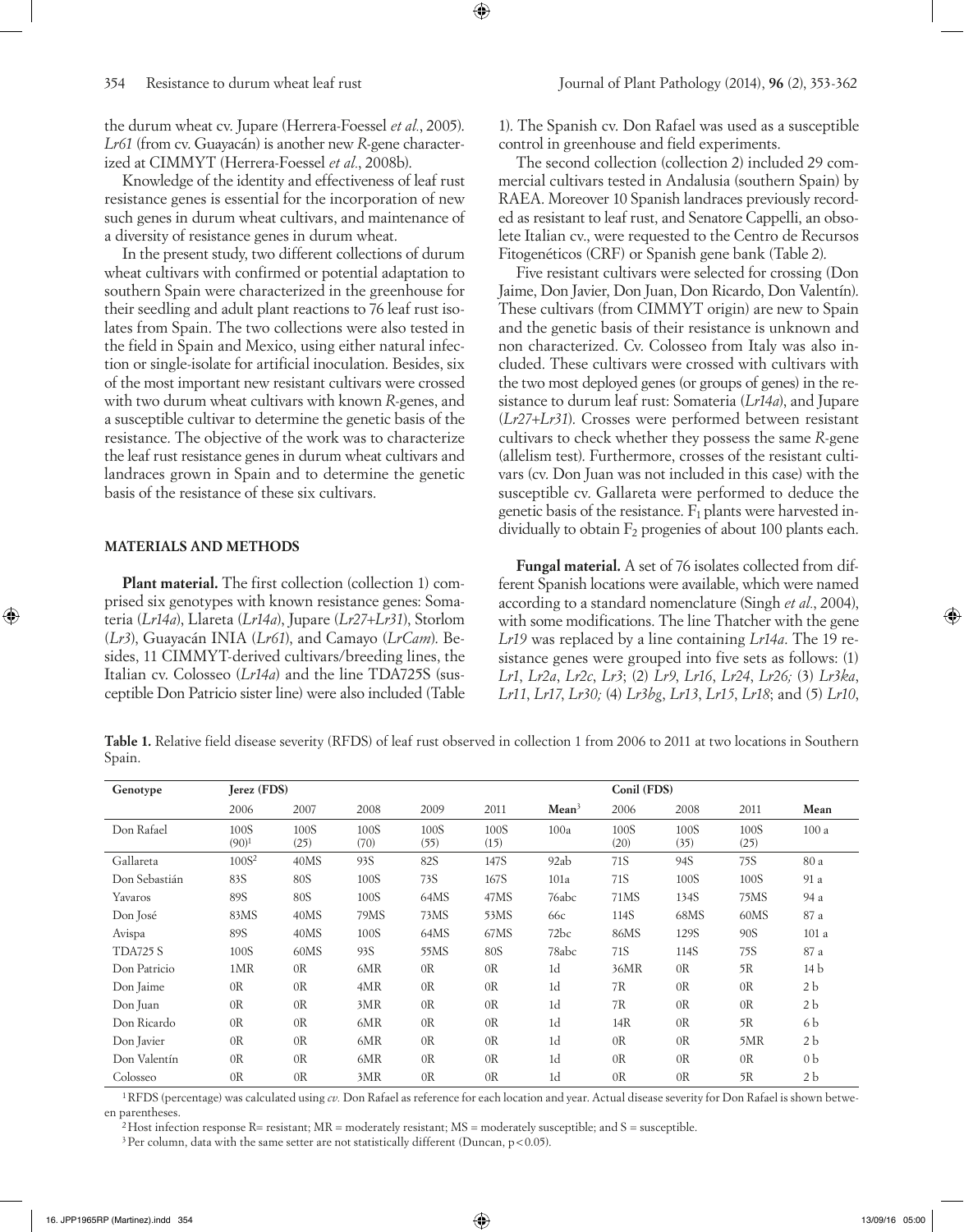# Journal of Plant Pathology (2014), **96** (2), 353-362 *Soleiman* et al. 355

**Table 2.** Virulence of 76 leaf rust isolates, field disease severity at Seville and at El Batán fields (Mexico) with two different pathotypes, and presence of a SSR marker linked to *Lr14a* gene in cultivars of collection 1 and 2.

 $\bigoplus$ 

| Genotype               | No. virulent isolates<br>(seedling) | No. virulent isolates<br>(adult plant) | FDS <sup>1</sup><br>(Spain) | FDS <sup>1</sup><br>(Mexico) | SSR linked<br>to Lr14a gene |
|------------------------|-------------------------------------|----------------------------------------|-----------------------------|------------------------------|-----------------------------|
| Don Rafael             | 73                                  | 73                                     | 90 S <sup>2</sup>           | 90 S                         |                             |
| Gallareta*             | $73$                                | 73                                     | 95 S                        | 70 S                         |                             |
| Don Sebastián          | 73                                  | 73                                     | 65 S                        | 70 S                         |                             |
| Yavaros                | 74                                  | 73                                     | 40 MS                       | 45 MS                        |                             |
| Don José               | 74                                  | 73                                     | 45 MS                       | 50 MS                        |                             |
| Avispa                 | 73                                  | 73                                     | 65 S                        | 70S                          |                             |
| <b>TDA725 S</b>        | 73                                  | 73                                     | 65 S                        | 60S                          | X                           |
| Don Patricio           | $\mathbf{1}$                        | $\boldsymbol{0}$                       | 1R                          | 2R                           | $\mathbf X$                 |
| Don Jaime*             | $\overline{\mathbf{3}}$             | $\boldsymbol{0}$                       | $1\ \mathrm{R}$             | OR                           | $\mathbf X$                 |
| Don Juan*              | $\mathbf{1}$                        | $\mathbf{1}$                           | 70 S                        | 0 <sub>R</sub>               |                             |
| Don Ricardo*           | $\mathbf{0}$                        | $\mathbf{0}$                           | $1\ \mathrm{R}$             | 70MS                         |                             |
| Don Javier*            | 9                                   | 6                                      | $2\ \mathrm{R}$             | 5R                           |                             |
| Don Valentín*          | $\mathbf{1}$                        | $\mathbf{0}$                           | $1\ \mathrm{R}$             | 70MS                         |                             |
| Colosseo $(Lr14a)^{*}$ | $\mathbf{0}$                        | $\mathbf{0}$                           | 0 R                         | $\boldsymbol{0}$             | X                           |
| Somateria (Lr14a)*     | $\mathbf{1}$                        | $\mathbf{0}$                           | 2 R                         | $\mathbf{0}$                 | $\mathbf X$                 |
| Llareta INIA (Lr14a)   | 19                                  | $\mathbf{1}$                           | 1 R                         | $\overline{0}$               | $\mathbf X$                 |
| Jupare $(Lr27+Lr31)^*$ | $\boldsymbol{0}$                    | $\mathbf{0}$                           | $4\ \mathrm{R}$             | 70MS                         |                             |
| Guayacán INIA (Lr61)   | $\mathbf{0}$                        | $\mathbf{0}$                           | 0 R                         | $\boldsymbol{0}$             |                             |
| Storlom $(Lr3)$        | $\boldsymbol{0}$                    | $\mathbf{0}$                           | 0 R                         | 5R                           |                             |
| Camayo (LrCam)         | $\overline{0}$                      | $\theta$                               | 1 R                         | 20MR                         |                             |
| Ancalei <sup>3</sup>   | $\mathbf{1}$                        | $\mathbf{0}$                           | $1\mathrm{R}$               | 70S                          |                             |
| Calero                 | $\mathbf{1}$                        | $\mathbf{1}$                           | 35MS                        | 2R                           |                             |
| Canciller              | 73                                  | 73                                     | 65MS                        | 55MS                         |                             |
| Cántico                | 76                                  | 76                                     | 55MS                        | 60MS                         |                             |
| Carioca                | 74                                  | 76                                     | 55S                         | 50MS                         |                             |
| Carpio                 | $\mathbf{1}$                        | $\mathbf{1}$                           | 55MS                        | 2R                           |                             |
| Catervo                | 73                                  | 73                                     | 65MS                        | $\mathbf{0}$                 |                             |
| Core                   | 73                                  | 73                                     | 60S                         | 60MS                         |                             |
| Don Pedro              | 76                                  | 76                                     | 60S                         | 70S                          |                             |
| Duratec                | 73                                  | 73                                     | 70S                         | 55MS                         |                             |
| Duroflavus             | 73                                  | 73                                     | 45MS                        | 50MS                         |                             |
| Estopa                 | 73                                  | 73                                     | 55S                         | 65S                          |                             |
| Grecale                | $\overline{2}$                      | $\boldsymbol{0}$                       | 5R                          | 20MR                         |                             |
| Ismur                  | $\mathbf{1}$                        | $\mathbf{0}$                           | $1\mathrm{R}$               | $\boldsymbol{0}$             | X                           |
| Italo                  | $\mathbf{0}$                        | $\boldsymbol{0}$                       | $\mathbf{0}$                | $\mathbf{0}$                 | $\mathbf X$                 |
| Kanakis                | $\mathbf{1}$                        | $\boldsymbol{0}$                       | 5R                          | 60MS                         |                             |
| Kiko Nick              | 72                                  | 72                                     | 60S                         | 55MS                         |                             |
| Licinius               | $\boldsymbol{0}$                    | $\theta$                               | $\mathbf{0}$                | $\sigma$                     | X                           |
| Miradoux               | $\mathbf{1}$                        | $\mathbf{1}$                           | 3R                          | 5R                           | $\mathbf X$                 |
| Pharaon                | $\overline{c}$                      | $\mathbf{0}$                           | $\mathbf{0}$                | 2R                           | $\mathbf X$                 |
| Próspero               | $\overline{\mathbf{3}}$             | $\mathbf{0}$                           | $\mathbf{0}$                | $\mathbf{0}$                 |                             |
| Ramírez                | $\overline{c}$                      | $\mathbf{0}$                           | 1R                          | 40MS                         |                             |
| Saragolla              | $\mathbf{0}$                        | $\mathbf{0}$                           | $\mathbf{0}$                | 15MR                         |                             |
| Sculptur               | $\mathbf{1}$                        | 1                                      | 2R                          | $\boldsymbol{0}$             | Χ                           |
| Severo                 | $71\,$                              | 71                                     | 75S                         | 70S                          |                             |
| Simeto                 | 74                                  | 73                                     | 70S                         | 60S                          |                             |
| Vitronero              | $\mathbf{0}$                        | 73                                     | <b>80S</b>                  | <b>80S</b>                   |                             |
| Vitrosol               | 74                                  | 73                                     | 70S                         | 70S                          |                             |
| Vivadur                | 69                                  | 70                                     | 55S                         | 40MS                         |                             |
| Senatore Capelli       | 73                                  | 73                                     | 70S                         | 65S                          |                             |
| BGE0028814             | $\overline{\mathbf{3}}$             | $\boldsymbol{0}$                       | $6R$                        | $\mathbb{Z}^2$               |                             |
| BGE013068              | $72\,$                              | $72\,$                                 | 6R                          |                              |                             |
| BGE013084              | $\overline{4}$                      | 5                                      | 6R                          | ۵.                           |                             |
| BGE013102              | 14                                  | 10                                     | 13S                         | ۵.                           |                             |
| BGE013587              | $\mathbf{1}$                        | $\boldsymbol{0}$                       | $6R$                        |                              |                             |
| BGE013652              | $\boldsymbol{0}$                    | $\mathbf{0}$                           | $6R$                        |                              |                             |
| BGE013678              | 67                                  | 67                                     | 6R                          |                              |                             |
| <b>BGE018600</b>       | 76                                  | 74                                     | <b>6S</b>                   | --                           |                             |
| BGE018630              | $\boldsymbol{0}$                    | $\boldsymbol{0}$                       | $13R$                       | $-$                          |                             |
| BGE018641              | $\mathbf{1}$                        | $1\,$                                  | 25R                         | $\sim$ $\sim$                |                             |

<sup>1</sup> Artificial inoculation was performed in both fields. Pathotype DGB/BN was employed at Seville site (Spain), and pathotype BBG/BP at El Batán (Mexico).

<sup>2</sup>S represents a susceptible reaction and R a resistant reaction (hypersensitive response). Those reactions were assessed in the greenhouse at fifth leaf stage in Spain, and the field in Mexico.

 $^3$ The line above separates collection 1 and 2. (\*) shows cultivars used as parental genotypes in the crossing experiment.

4FDS of Spanish landraces were taken from Martínez (2002), data not published.

 $\bigoplus$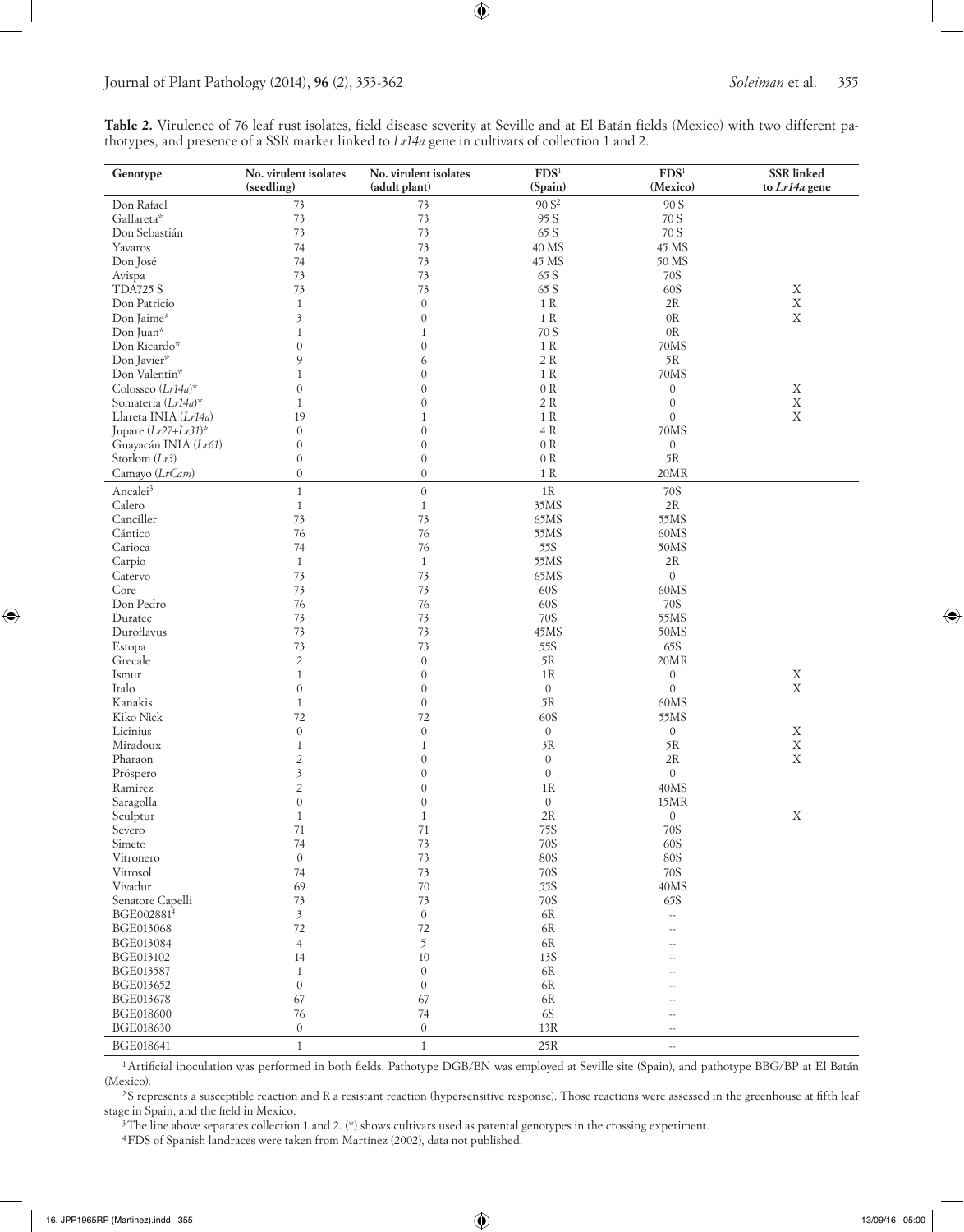*Lr14a*, *Lr23* and cv*.* Jupare with the complementary genes *Lr27+Lr31*.

⊕

Pathotype DGB/BN collected in 2003 from Cadiz was selected for artificial field inoculation at Seville (Spain). This pathotype was virulent on *Lr2c*, *Lr10*, *Lr14b*, *Lr16*, *Lr20*, *Lr23*, *Lr33*, *Lr34*, and *LrB*. In the other Spanish field trials (Jerez and Conil), natural infection of leaf rust was sufficient to provide a good source of inoculum and reliable cultivar differentiation. A pathotype from Mexico, designated as BBG/BP (Huerta-Espino *et al.*, 2009), was used to inoculate the two collections (without the landraces) for studying leaf rust responses at adult plant stage in Mexico during the 2012 crop season. This pathotype was virulent on Jupare (*Lr27* + *Lr31*).

Inoculation of plants derived from the crosses was performed using the Spanish pathotype DBB/CN, and the Mexican pathotype BBG/BP, which was used for field inoculations and evaluations in Mexico.

**Greenhouse tests.** Both collections were evaluated in the greenhouse for seedling and fifth leaf reaction against 76 Spanish isolates of *P*. *triticina*. Plants were grown in soil trays  $(60 \times 40 \times 10 \text{ cm})$ . Six seeds of each cultivar were sown to obtain four plants, in one replication. Twenty cultivars were sown in a tray. Twelve days after sowing, plants were inoculated at seedling stage at growing stage DC 11 (Zadoks *et al.*, 1974). Primary leaves of plants were fixed on the soil surface in a horizontal position by metallic clips, in order to perform a uniform inoculation. Each tray was inoculated with 6mg of urediniospores mixed with talcum powder (1 : 50). The mixture was blown over the plants, which were then incubated in a dew chamber overnight at 20ºC, and 100% relative humidity. The next morning, plants were transferred to a greenhouse compartment at 20-25ºC. Twelve days after inoculation, plants were evaluated. Infection type (IT) was scored using the 0-4 scale described by Stakman *et al.* (1962). IT 3 and 4 indicated a compatible reaction between pathogen and cultivars, whereas IT 0, 1 and 2 meant an incompatible reaction. Inoculation at the adult plant stage was performed when the plants reached the 5<sup>th</sup> leaf stage (DC 15). All leaves, except the fully extended last one were excised in order to inoculate only the fifth leaf of each plant. Inoculation and incubation were as described above.

The parental lines of the crosses, the  $F_1$  plants, and the  $F<sub>2</sub>$  populations, were sown in soil trays and were inoculated at the fifth leaf stage with 25 mg of spores mixed with talcum powder in the proportion described above. The mixture was distributed on the leaves with a paintbrush. Incubation and IT evaluation were performed as previously mentioned.

**Field trials.** Collection 1 was evaluated in Spain under field conditions and natural infection in 2006, 2007, 2008, 2009, and 2011 at Jerez, and in 2006, 2008, and 2011 at Conil, while the trials in Seville (Spain) and Mexico received artificial inoculum. Trials in Jerez and Conil consisted of six-row plots  $(5 \times 1.2 \text{ m})$  with 13 cultivars and the susceptible control Don Rafael in three replications (equilibrated square lattice). Seville trials were sown in 2008, 2009 and 2010 crop seasons in four-row plots  $(2 \times 1.2 \text{ m})$  in three replications (random blocks). Just before flag leaf emergence, leaf rust-infected pots from the greenhouse (inoculated with the Spanish pathotype DGB/BN) were evenly distributed on the borders of the field, and between replications and plots.

The two collections were sown and artificially inoculated also in Mexico. Each cultivar was sown in one single row and replication (1.20m) for one season. Differences between the experimental design in Mexico and Spain were due to the land area that was available in each location. The border was planted with cv. Jupare, and inoculated with the pathotype designated as BBG/BP. Leaf rust severity and resistance responses were recorded when the susceptible check cv. Don Rafael had a field severity of at least 70-80% in mid-August in 2011 and 2012 at El Batán (Mexico), and in mid-April at Seville (Spain) during three years. Field disease severity and response rating for the adult plant field resistance was based on the modified Cobb scale (Peterson *et al.*, 1948). The host infection responses was rated as R=resistant, very small uredinia with necrosis; MR=moderately resistant, small to moderate uredinia with necrosis; MS=moderately susceptible, small to moderate uredinia with chlorosis; and S=susceptible, large uredinia without necrosis or chlorosis.

Field evaluations of a second set of  $F_2$  and  $F_3$  populations of the same material were conducted at El Batán (Mexico) during summer 2012 to confirm the results obtained in the greenhouse.  $F_2$  populations were sown 5-10 cm apart, on one pair of rows with 5-7 m in length. This allowed the evaluation of 91 to 227  $F_2$  single plants from each cross, and 86 to 133  $F_3$  families. The Mexican pathotype BBG/BP was used to inoculate four rows of plants of cv. Jupare, sown around the experiment to serve as urediniospore spreader. Leaf rust epidemics were initiated by artificial inoculations of susceptible spreader rows using urediospores suspended in mineral oil 'Soltrol 170'. The infection type of the parents, and  $F_2$  populations was recorded three times in September, when the susceptible parent cv. Jupare had a disease severity of 70%, based on the modified Cobb scale (Peterson *et al.*, 1948). F<sub>3</sub> families were classified as homozygous resistant (HR), segregating (Seg), or homozygous susceptible (HS) based on the infection type reaction of the progeny. The comparison between the observed phenotypic distributions of segregating in the  $F_2$  and  $F_3$  and the expected genetic ratio for a certain number of gene(s) and gene action was checked using a Chi-square  $(\chi^2)$  test at the 5% probability level. The expected segregations (resistant: susceptible) for  $F_2$  plants from R×S crosses were: 3:1, a dominant *R-*gene; 9:7, two complementary dominant *R*-genes. The expected segregations for  $F_2$  plants from  $R \times R$  were: 1:0, same *R*-gen; 15:1,

◈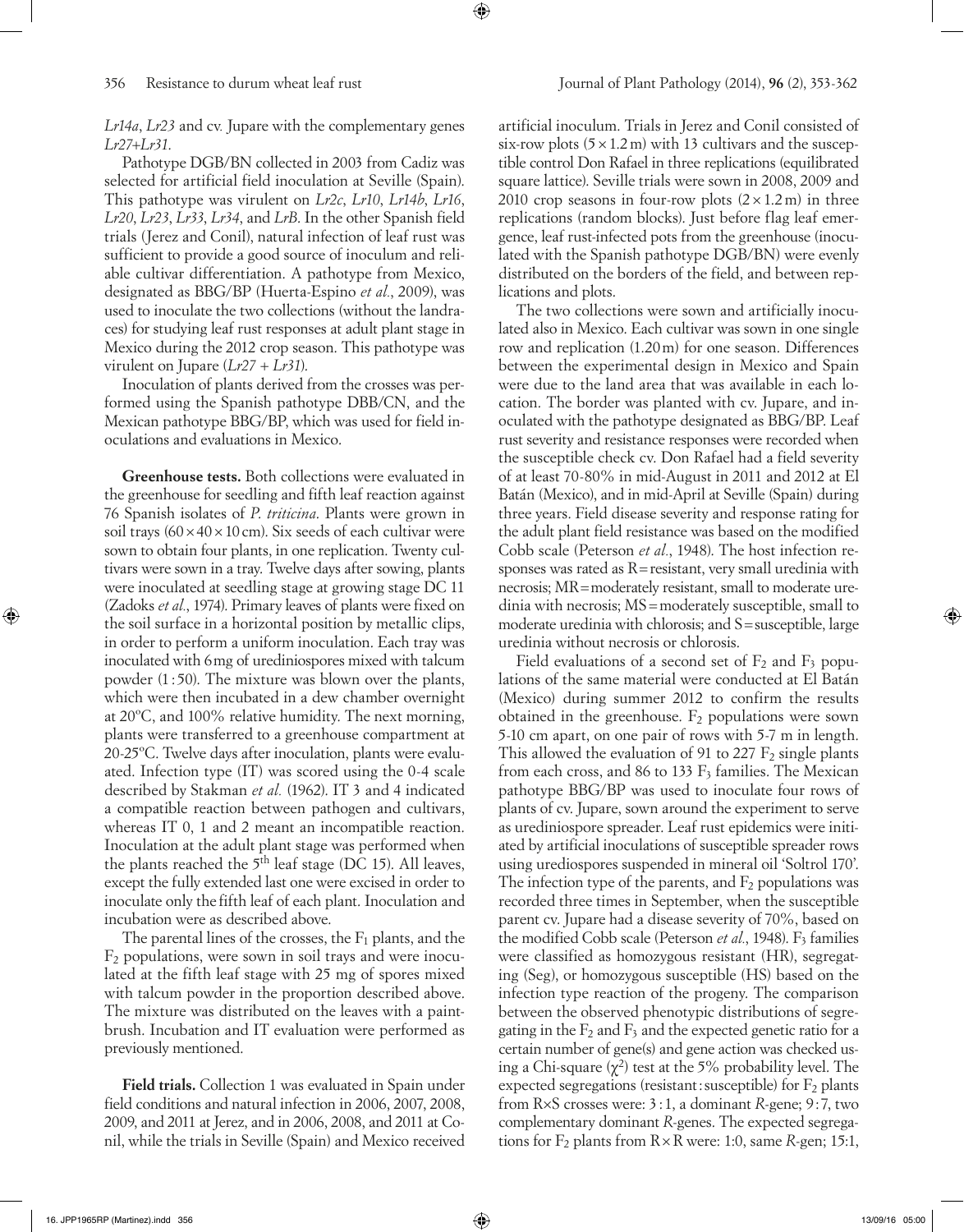Journal of Plant Pathology (2014), **96** (2), 353-362 *Soleiman* et al. 357

different dominant *R*-genes; 57 : 7, two complementary dominant *R*-genes plus one different dominant *R*-gene.

**Marker-assisted determination of the presence of Lr14a.** DNA extraction was carried out with the CTAB method of Saghai-Maroof *et al.* (1984) modified according to CIMMYTs manual of laboratory protocols. Twenty seeds per genotype were grown in the greenhouse and, after two weeks, bulks of young leaves from 10 plants per genotype were harvested for DNA extraction.

SSR markers *Xgwm344* and *Xgwm146* were used to detect the presence of the *Lr14a* gene according to Herrera-Foessel *et al.* (2008a). PCR-reactions for both markers were carried out with an Applied Biosystem 9700 PCR systems. Each 10 μl reaction mixture contained 25 ng template DNA, 150 nM of each primer, 250 μM dNTPs, 200 mM MgCl2, 1× PCR buffer and 2.5 U *Taq*-polymerase. PCR was carried out with the following standard temperature profile: 30 cycles with a 0.5 min denaturing step at 94°C, 1 min annealing temperatures at 55°C, and 1 min extension at 72°C. Amplification products were separated by electrophoresis in 2.5% agarose gels and visualized by means of ethidium bromide and UV light.

### **RESULTS**

⊕

**Resistance to leaf rust in the two durum wheat collections.** The results of field trials conducted with collection 1 at two locations under natural epidemics are shown in Table 1. Seven cultivars out of 13 were consistently resistant across the two locations and years. Only cv. Don Patricio was moderately resistant during 2006 crop season in Conil while it was highly resistant in the rest of locations and years.

In Table 2 the percentage of virulent isolates on each cultivar of both collections is presented at both plant stages. Moreover, the field severity in Seville (Spain) and in El Batán (Mexico) was also displayed. The cultivars resistant in the field were also resistant to most isolates tested. The Mexican pathotype was virulent on some cultivars that displayed low IT in the experiments done in Spain, such as Don Ricardo, Don Valentín, Ancalei, Kanakis, Ramírez, and Jupare. Two SSR markers, *Xgwm344* and *Xgwm146*, linked to *Lr14a* gene were present in cvs Don Patricio, Don Jaime, Colosseo, Somateria, Llareta, and TDA 725S. Cvs Yavaros and Don Jose displayed a high IT in greenhouse to most isolates but a moderate field severity in both Spain and Mexico respect to the other susceptible cultivars.

Fourteen genotypes out of 40 from collection 2, including four landraces, were resistant in the field in Spain and in the greenhouse to all isolates. Twelve out of 30 cultivars were resistant when this collection was sown in Mexico. Cvs Ancalei, Kanakis and Ramirez were susceptible to the Mexican pathotype, but resistant to all the Spanish isolates. The SSR marker *Xgwm344* and *Xgwm146*, linked to *Lr14a*, was present in six cultivars (Ismur, Italo, Licinius, Miradoux, Pharaon, and Sculptur).

⊕

Sixteen different patterns of resistance were observed among the 60 genotypes analyzed when inoculated with eight representative pathotypes (Table 3). The most frequent pattern, *Co* from cv. Colosseo, was resistant to all pathotypes and present in 18 cultivars. Five cultivars had the same pattern as Jupare, with resistance to all Spanish pathotypes, and susceptible to the Mexican one. Three cultivars had the pattern *Lla*, from Llareta, that was similar to *Co* but with susceptibility to one pathotype (DBB/CS). A different pattern, only susceptible to DGB/BN, named *Ca*, from Carpio was found in three cultivars. The pattern *Ra* from cv. Don Rafael, susceptible to all pathotypes except one designated as PBC/PS, was observed in 17 cultivars. Three cultivars that had the pattern *Pe* (from cv. Don Pedro) displayed a susceptible reaction to all pathotypes.

Cvs Catervo, Severo and Vivadur formed patterns of their own. It is remarkable that Spanish landraces displayed also five different and unique patterns (*B*, *C*, *D*, *E*, and *F*) making a total of seven patterns for the 10 landraces.

All studied genotypes were resistant to pathotype PBC/ PS, except for cvs Cantico, Carioca, Don Pedro, and four landraces. Interestingly, cv. Vitronero showed a low IT at the seedling stage when inoculated with the 73 isolates, whereas it displayed a high disease severity to these isolates in the field and a high IT at the adult plant stage in the greenhouse.

**Segregation in F2 and F3 populations from resistant×resistant and resistant×susceptible crosses.**  The IT in the greenhouse and the field response of the parents inoculated with two pathotypes of *P*. *triticina* from Spain and Mexico are presented in the Table 4.

In Spain, the  $F_2$  plants originated from crosses of cvs Don Valentín and Don Ricardo with Gallareta segregated according to a 9:7 ratio, indicating that a two dominant complementary genes conferred resistance to the Spanish pathotype (Table 4). However, in Mexico, all  $F_2$  plants from crosses of cvs Don Valentín and Don Ricardo with Gallareta showed a high infection type in the field without segregation.

F2 plants from crosses of cvs Don Jaime and Colosseo with Gallareta segregated to a 3:1 ratio, which is expected for a segregation of one dominant gene. In the cross with cv. Don Javier, a greater proportion of susceptible  $F_2$  plants was recorded, but still it fitted to the proportion expected for a single dominant gene. In Mexico,  $F_2$  plants from crosses of cvs Don Jaime, Don Javier, and Colosseo with the susceptible parent Gallareta showed segregation for a single dominant resistant gene.

The distributions of  $F_3$  families in crosses involving cvs Don Jaime, Colosseo, or Don Javier with the susceptible parent Gallareta were in agreement with the results of  $F_2$ , with a  $1:2:1$  ratio. The  $F_3$  lines from crosses involving cvs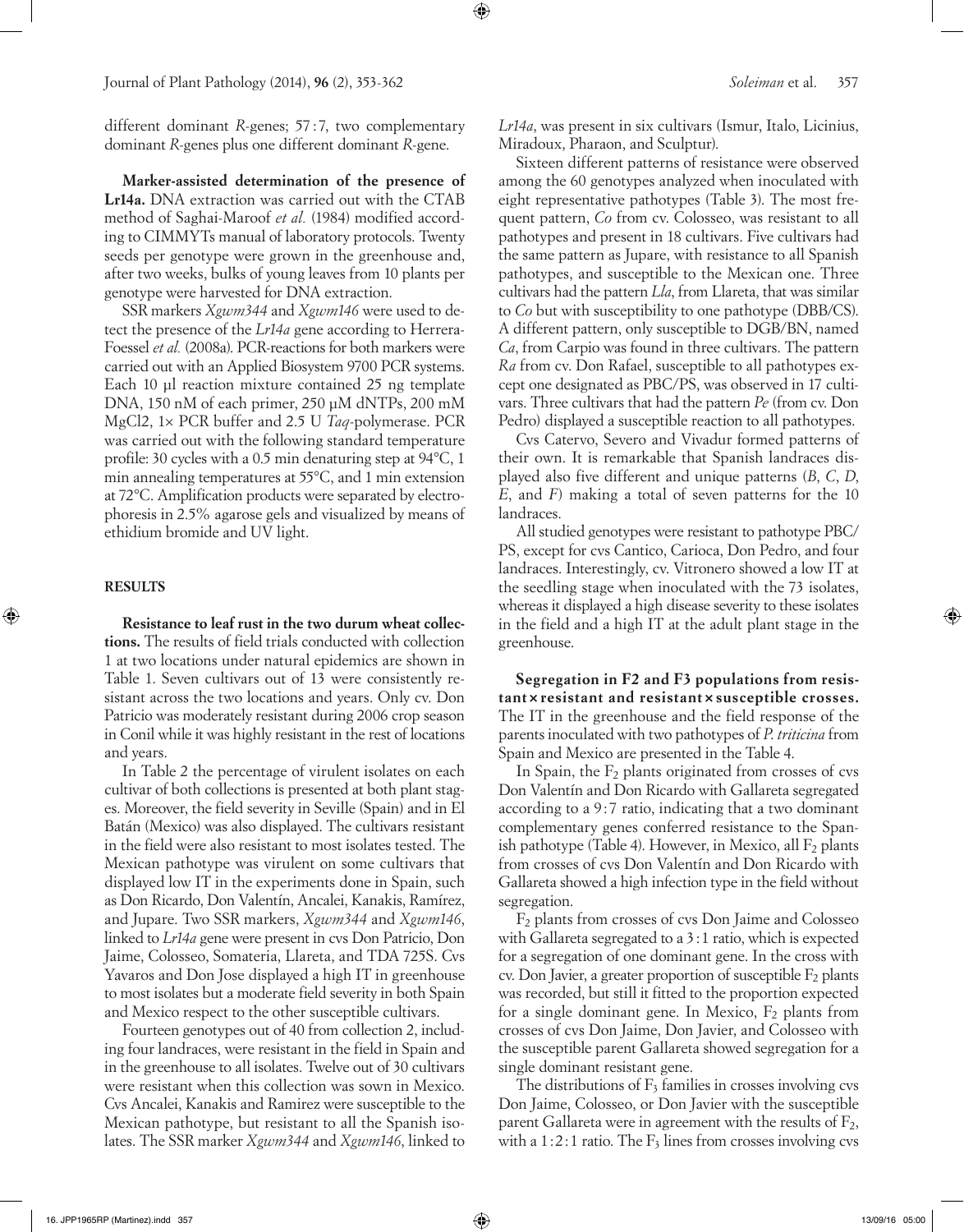|        | Table 3. Reaction of 60 durum wheat cultivars tested with eight pathotypes of P. triticina from Spain and Mexico at adult plant |  |  |  |  |  |  |  |  |
|--------|---------------------------------------------------------------------------------------------------------------------------------|--|--|--|--|--|--|--|--|
| stage. |                                                                                                                                 |  |  |  |  |  |  |  |  |

 $\bigoplus$ 

| Genotype                                                                                                                                                                                                                                                                                                                                                                                                                                                                                                                                                                                                                                                                                                                                                                               | Virulence                                                                                                                                                                                                                                                                                                                                                                                                                                                                                                                                                                                                             | DGB/BN                                                                                                                                                                                                                                                                                                                                        | DBB/BN                                                                                                                                                                                                                                                                                                                                                                                                                                                                                                                                                                                                                                                          | DBB/DN                                                                                                                                                                                                                                                                                                                                                                                                                                                                                                                                                                                                                                                                                                                      | DBB/CS                                                                                                                                                                                                                                                                                                                                                                                                                                                                                                                                                                 | PBC/PS                                                                                                                                                                                                                                                                                                                                                                                                                                                                                                                                                                                                                                                                                   | DBB/FN                                                                                                                                                                                                                                                                                                                                                                                                                                                                                           | <b>DBB/CN</b>                                                                                                                                                                                                                                                                                                      | BBG/BP2                                                                                                                                                                                                                                                                                     |
|----------------------------------------------------------------------------------------------------------------------------------------------------------------------------------------------------------------------------------------------------------------------------------------------------------------------------------------------------------------------------------------------------------------------------------------------------------------------------------------------------------------------------------------------------------------------------------------------------------------------------------------------------------------------------------------------------------------------------------------------------------------------------------------|-----------------------------------------------------------------------------------------------------------------------------------------------------------------------------------------------------------------------------------------------------------------------------------------------------------------------------------------------------------------------------------------------------------------------------------------------------------------------------------------------------------------------------------------------------------------------------------------------------------------------|-----------------------------------------------------------------------------------------------------------------------------------------------------------------------------------------------------------------------------------------------------------------------------------------------------------------------------------------------|-----------------------------------------------------------------------------------------------------------------------------------------------------------------------------------------------------------------------------------------------------------------------------------------------------------------------------------------------------------------------------------------------------------------------------------------------------------------------------------------------------------------------------------------------------------------------------------------------------------------------------------------------------------------|-----------------------------------------------------------------------------------------------------------------------------------------------------------------------------------------------------------------------------------------------------------------------------------------------------------------------------------------------------------------------------------------------------------------------------------------------------------------------------------------------------------------------------------------------------------------------------------------------------------------------------------------------------------------------------------------------------------------------------|------------------------------------------------------------------------------------------------------------------------------------------------------------------------------------------------------------------------------------------------------------------------------------------------------------------------------------------------------------------------------------------------------------------------------------------------------------------------------------------------------------------------------------------------------------------------|------------------------------------------------------------------------------------------------------------------------------------------------------------------------------------------------------------------------------------------------------------------------------------------------------------------------------------------------------------------------------------------------------------------------------------------------------------------------------------------------------------------------------------------------------------------------------------------------------------------------------------------------------------------------------------------|--------------------------------------------------------------------------------------------------------------------------------------------------------------------------------------------------------------------------------------------------------------------------------------------------------------------------------------------------------------------------------------------------------------------------------------------------------------------------------------------------|--------------------------------------------------------------------------------------------------------------------------------------------------------------------------------------------------------------------------------------------------------------------------------------------------------------------|---------------------------------------------------------------------------------------------------------------------------------------------------------------------------------------------------------------------------------------------------------------------------------------------|
|                                                                                                                                                                                                                                                                                                                                                                                                                                                                                                                                                                                                                                                                                                                                                                                        | pattern/<br>Postulated<br>gene                                                                                                                                                                                                                                                                                                                                                                                                                                                                                                                                                                                        | $Lr2c$ , 10,<br>14 <i>b</i> , 16,<br>20, 23, 33,<br>34, B                                                                                                                                                                                                                                                                                     | $Lr2c$ , 10,<br>14b, 20, 23,<br>33, 34, B                                                                                                                                                                                                                                                                                                                                                                                                                                                                                                                                                                                                                       | $Lr2C$ , 10,<br>14 <i>b</i> , 15,<br>20, 23, 33,<br>34, B                                                                                                                                                                                                                                                                                                                                                                                                                                                                                                                                                                                                                                                                   | $Lr2c$ , 10,<br>14 <i>a</i> , 14 <i>b</i> , 18,<br>23, 33,<br>34, B                                                                                                                                                                                                                                                                                                                                                                                                                                                                                                    | Lr1, 2c, 3,<br>3bg, 10,<br>14a, 14b, 15,<br>18, 20,<br>23, 30, 33,<br>34, B                                                                                                                                                                                                                                                                                                                                                                                                                                                                                                                                                                                                              | $Lr2c$ , 10,<br>14b, 15, 18,<br>20, 23, 33,<br>34, B                                                                                                                                                                                                                                                                                                                                                                                                                                             | $Lr2c$ , 10,<br>14b, 18, 23,<br>33, 34, B                                                                                                                                                                                                                                                                          | Lr10, 11,<br>12, 14b, 20,<br>$23, 27 + 31,$<br>33                                                                                                                                                                                                                                           |
| Colosseo*<br>Don Patricio**<br>Don Jaime**<br>Somateria*<br>Pharaon**<br>Italo**<br>Licinius**<br>Ismur**<br>Storlom*<br>Guayacán*<br>Camayo*<br>Saragolla<br>BGE002881<br>BGE013587<br>BGE013652<br>BGE018630<br>Grecale<br>Próspero<br>Don Ricardo**<br>Don Valentín**<br>Jupare*<br>Ancalei**<br>Kanakis**<br>Ramírez**<br>Don Javier<br>Llareta*<br>Miradoux**<br>Sculptur**<br>Don Juan**<br>Calero<br>Carpio<br>BGE018641<br>BGE013084<br>BGE013678<br>BGE013102<br>Vivadur<br>BGE013068<br>Kiko Nick<br>Severo<br>Catervo<br>Don Rafael<br>Gallareta*<br>D. Sebastián<br>Yavaros<br>Don José<br>Avispa<br><b>TDA725 S</b><br>Canciller<br>Core<br>Duratec<br>Duroflavus<br>Estopa<br>Simeto<br>Vitronero<br>Vitrosol<br>Sen. Cappelli<br><b>BGE018600</b><br>Cántico<br>Carioca | Co/Lr14a <sup>1</sup><br>Co/ Lr14a<br>Co/Lr14a<br>Co/Lr14a<br>Co/Lr14a<br>Co/Lr14a<br>Co/Lr14a<br>Co/Lr14a<br>Co/Lr3<br>Co/Lr61<br>Co/LrCam<br>Co<br>Co<br>Co<br>Co<br>Co<br>Co<br>Co<br>$\int u p / Lr27+Lr31$<br>$\int u p / Lr$ 27+ $Lr$ 31<br>$\int u p / Lr$ 27+ $Lr$ 31<br>$I$ up/ $Lr27+Lr31$<br>Jup/ Lr27+Lr31<br>$\int u p / Lr$ 27+ $Lr$ 31<br>Jav<br>Lla/ Lr14a<br>Lla/ Lr14a<br>Lla/ Lr14a<br>Ca/Lr16<br>Ca<br>Ca<br>F<br>С<br>Е<br>D<br>Vi<br>В<br>Ki<br>Se<br>Cat<br>Ra<br>$Ra/Lr_{\text{Altar}}$<br>Ra<br>Ra<br>Ka<br>Ra<br>Ra<br>Ra<br>Ra<br>Ra<br>Ra<br>Ra<br>Ra<br>Ra<br>Ra<br>Ra<br>Ra<br>Pe<br>Pe | R<br>R<br>R<br>R<br>R<br>R<br>R<br>R<br>R<br>R<br>R<br>R<br>R<br>R<br>R<br>R<br>R<br>R<br>R<br>R<br>R<br>R<br>R<br>R<br>R<br>R<br>R<br>$\mathbb R$<br>$S_{\rm S}$<br>$\bar{S}$<br>$\mathbb R$<br>R<br>R<br>S<br>$\bar{\text{R}}$<br>S<br>$\bar{R}$<br>S<br>S<br>S<br>S<br>S<br>S<br>S<br>S<br>S<br>S<br>S<br>S<br>S S S S S S S S S S S S S S | $\mathbf R$<br>$\mathbf R$<br>$\mathbf R$<br>$\mathbf R$<br>$\mathbf R$<br>$\mathbf R$<br>$\mathbb R$<br>$\mathbf R$<br>$\mathbf R$<br>$\mathbf R$<br>$\mathbf R$<br>$\mathbf R$<br>$\mathbf R$<br>$\mathbb R$<br>$\mathbb R$<br>$\mathbf R$<br>$\mathbf R$<br>$\mathbb R$<br>$\mathbf R$<br>$\mathbf R$<br>$\mathbb R$<br>$\mathbf R$<br>$\mathbf R$<br>$\mathbf R$<br>$\mathbf R$<br>R<br>$\mathbf R$<br>$\mathbb R$<br>R<br>$\mathbb R$<br>R<br>$\mathbf R$<br>R<br>$\mathbf S$<br>$\mathbb R$<br>$\overline{s}$<br>S<br>S<br>S<br>S<br>S<br>S<br>S<br>S<br>S<br>S<br>S<br>S<br>S<br>S<br>S<br>S<br>S<br>S<br>S<br>S<br>S<br>S<br>S<br>S<br>S<br>S<br>S<br>S | $\mathbb R$<br>$\mathbf R$<br>$\mathbb{R}$<br>$\mathbb{R}$<br>$\mathbb{R}$<br>$\mathbb{R}$<br>$\mathbb{R}$<br>$\mathbb{R}$<br>$\mathbb{R}$<br>$\mathbb{R}$<br>$\mathbb{R}$<br>$\mathbb{R}$<br>$\mathbb R$<br>$\mathbb{R}$<br>$\mathbb{R}$<br>$\mathbb{R}$<br>$\mathbb{R}$<br>$\mathbb{R}$<br>$\mathbb{R}$<br>$\mathbb R$<br>$\mathbb{R}$<br>$\mathbb{R}$<br>$\mathbb{R}$<br>R<br>$\mathbb{R}$<br>$\mathbb{R}$<br>$\mathbb R$<br>$\mathbb R$<br>$\mathbb R$<br>$\mathbb R$<br>$\mathbf R$<br>$\mathbb R$<br>$\mathbf S$<br>$\rm R$<br>R<br>$\mathbb R$<br>$S_{\rm S}$<br>$\mathbf R$<br>S<br>S<br>$\overline{S}$ S<br>S<br>S<br>S<br>S<br>S<br>S<br>$\frac{S}{S}$<br>S<br>S<br>S<br>S<br>S<br>S<br>$S_S$<br>S<br>S<br>S<br>S | $\mathbf R$<br>$\mathbb R$<br>$\mathbf R$<br>$\mathbb R$<br>$\mathbf R$<br>R<br>$\mathbb R$<br>$\mathbf R$<br>$\mathbb R$<br>R<br>$\mathbf R$<br>R<br>$\mathbb R$<br>$\mathbb R$<br>R<br>R<br>$\mathbb R$<br>R<br>$\mathbb R$<br>$\mathbb R$<br>R<br>$\mathbf R$<br>$\mathbb R$<br>R<br>R<br>$S_{\rm S}$<br>S<br>$\mathbb R$<br>$\mathbb R$<br>$\mathbb R$<br>$\mathbb R$<br>$\mathbf R$<br>$\mathbb R$<br>$S_S$<br>$\mathbb R$<br>S<br>S<br>S<br>S<br>S<br>S<br>S<br>S<br>S<br>S<br>S<br>S<br>S<br>S<br>S<br>S<br>S<br>S<br>S<br>S<br>$\frac{S}{S}$<br>$S_S$<br>$S_S$ | R<br>$\mathbf R$<br>$\mathbb{R}$<br>R<br>$\mathbb{R}$<br>$\mathbb{R}$<br>R<br>$\mathbb{R}$<br>$\mathbb{R}$<br>$\mathbb{R}$<br>$\mathbb{R}$<br>R<br>R<br>$\mathbb{R}$<br>R<br>$\mathbb{R}$<br>$\mathbb{R}$<br>$\mathbb{R}$<br>R<br>R<br>R<br>$\mathbb R$<br>$\mathbb{R}$<br>$\mathbb{R}$<br>$\mathbb{R}$<br>R<br>R<br>$\mathbb R$<br>R<br>$\mathbf R$<br>$\rm R$<br>S<br>S<br>S<br>S<br>$\rm R$<br>$\mathbb R$<br>R<br>$\mathbb{R}$<br>$\mathbb R$<br>$\mathbf R$<br>$\mathbb R$<br>R<br>R<br>K<br>$\mathbb R$<br>$\mathbf R$<br>$\mathbb R$<br>R<br>$\mathbb R$<br>$\mathbb R$<br>$\mathbb R$<br>$\mathbb R$<br>$\mathbb R$<br>$\mathbf R$<br>$\mathbb R$<br>$\rm R$<br>S<br>S<br>S<br>S | $\mathbf R$<br>$\mathbf R$<br>$\mathbb{R}$<br>$\mathbb R$<br>$\mathbf R$<br>R<br>$\mathbb R$<br>$\mathbb{R}$<br>$\mathbb R$<br>R<br>$\mathbb{R}$<br>R<br>R<br>R<br>R<br>$\mathbb R$<br>R<br>R<br>R<br>R<br>R<br>$\mathbb R$<br>$\mathbb R$<br>R<br>$\mathbb R$<br>R<br>R<br>$\mathbb R$<br>R<br>$\mathbb{R}$<br>$\mathbb{R}$<br>$\mathbb{R}$<br>$\mathbf R$<br>R<br>S S S S S S S S S<br>S<br>S<br>S<br>S<br>S<br>S<br>S<br>S<br>S<br>S<br>S<br>S<br>S<br>S<br>$\frac{S}{S}$<br>S<br>S<br>S<br>S | $\mathbf R$<br>R<br>R<br>R<br>R<br>R<br>R<br>R<br>R<br>R<br>R<br>$\mathbb{R}$<br>R<br>R<br>R<br>R<br>R<br>R<br>$\mathbb R$<br>R<br>R<br>R<br>R<br>R<br>S<br>$\mathbb R$<br>R<br>R<br>R<br>R<br>$\mathbb R$<br>R<br>R<br>S<br>R<br>S S S S S S S S S<br>S<br>S<br>S<br>S<br>S<br>S S S S S S S S S S<br>S<br>S<br>S | $\mathbf R$<br>R<br>R<br>R<br>R<br>R<br>R<br>R<br>R<br>R<br>R<br>R<br>÷,<br>٠<br>R<br>R<br>S<br>S<br>S<br>S<br>S<br>S<br>R<br>R<br>R<br>R<br>R<br>R<br>R<br>S<br>S<br>S<br>R<br>S<br>S<br>S<br>S<br>S<br>S<br>S<br>S<br>S<br>$\frac{S}{S}$<br>S<br>S<br>S<br>S<br>S<br>S<br>$S_S$<br>S<br>S |
| Don Pedro<br>Thatcher                                                                                                                                                                                                                                                                                                                                                                                                                                                                                                                                                                                                                                                                                                                                                                  | $Pe$                                                                                                                                                                                                                                                                                                                                                                                                                                                                                                                                                                                                                  |                                                                                                                                                                                                                                                                                                                                               |                                                                                                                                                                                                                                                                                                                                                                                                                                                                                                                                                                                                                                                                 |                                                                                                                                                                                                                                                                                                                                                                                                                                                                                                                                                                                                                                                                                                                             |                                                                                                                                                                                                                                                                                                                                                                                                                                                                                                                                                                        |                                                                                                                                                                                                                                                                                                                                                                                                                                                                                                                                                                                                                                                                                          |                                                                                                                                                                                                                                                                                                                                                                                                                                                                                                  | $\bar{S}$                                                                                                                                                                                                                                                                                                          |                                                                                                                                                                                                                                                                                             |

<sup>1</sup>Cultivars with known genes, either from the literature(\*) or postulated by the present work(\*\*).

2Mexican pathotype, after Huerta-Espino *et al.* (2009).

Don Valentín and Don Ricardo with Gallareta were not evaluated in Mexico.

The results of the crosses between resistant cultivars performed in Spain and Mexico are displayed in Table 5.

In Spain, all  $F_2$  plants from the crosses Jupare $\times$ Don Valentín and Jupare×Don Ricardo displayed a low IT. The proportions of F2 plants from crosses involving cvs Don Jaime, Colosseo, Don Javier, and Don Juan with Jupare

 $\bigoplus$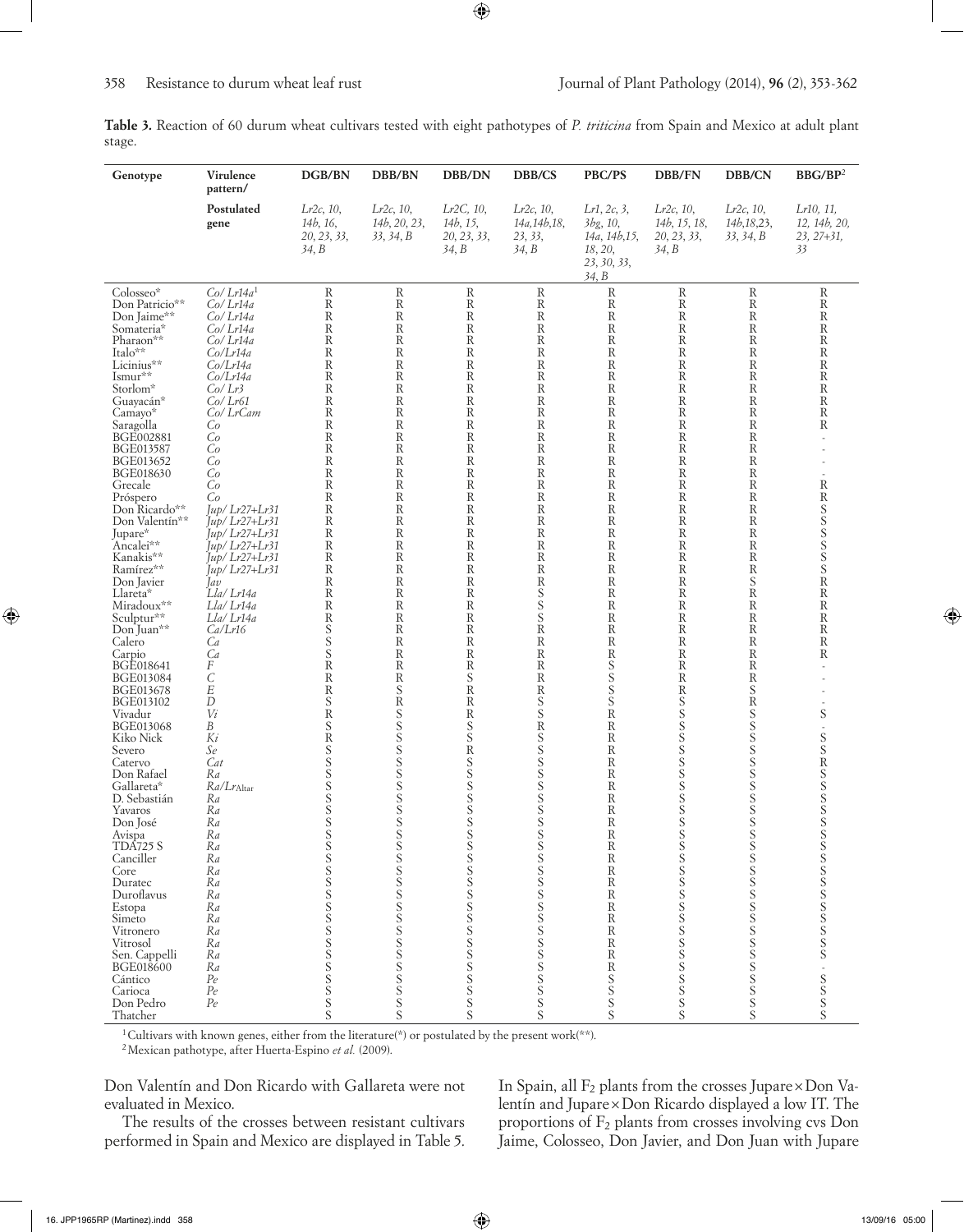**Table 4.** IT of the parents, the F<sub>1</sub>, and frequencies of F<sub>2</sub> (resistant, R, and susceptible, S), and F<sub>3</sub> plants (homozygous resistant, HR, segregating, Seg, and homozygous susceptible, HS) from crosses of five resistant cultivars with the susceptible cultivar Gallareta  $(\varphi)$ .

⊕

| Resistant<br>parent | Parents<br>Spain | F <sub>1</sub><br>Spain |     | Number of F <sub>2</sub> plants, Spain |               |                   |                | Number of F <sub>2</sub> plants, Mexico |                          | Number of F <sub>3</sub> lines, Mexico |                 |                  |                 |               |               |
|---------------------|------------------|-------------------------|-----|----------------------------------------|---------------|-------------------|----------------|-----------------------------------------|--------------------------|----------------------------------------|-----------------|------------------|-----------------|---------------|---------------|
|                     | IT <sup>1</sup>  |                         | R   | S                                      | Exp.<br>ratio | $P^2$<br>$\chi^2$ | R              | S                                       | Exp.<br>ratio            | $\gamma$                               | HR <sup>3</sup> | Seg <sup>3</sup> | НS <sup>3</sup> | Exp.<br>ratio | Ρ<br>$\chi^2$ |
| D. Jaime            | Х                | Х                       | 135 | 44                                     | 3:1           | 0.90              | 154            | 47                                      | 3:1                      | 0.60                                   | 33              | 63               | 26              | 1:2:1         | 0.63          |
| D. Valentín         | 2                | 0:1                     | 99  | 74                                     | 9:7           | 0.80              | $\overline{0}$ | 227                                     | $\overline{\phantom{a}}$ |                                        |                 |                  |                 |               |               |
| D. Javier           | 2                |                         | 149 | 63                                     | 3:1           | 0.11              | 152            | 58                                      | 3:1                      | 0.38                                   | 25              | 46               | 30              | 1:2:1         | 0.52          |
| D. Ricardo          |                  |                         | 101 | 68                                     | 9:7           | 0.36              | $\overline{0}$ | 192                                     | $\overline{\phantom{a}}$ |                                        |                 |                  |                 |               |               |
| Colosseo            | Χ                | Χ                       | 112 | 36                                     | 3:1           | 0.85              | 77             | 19                                      | 3:1                      | 0.24                                   | 24              | 49               | 23              | 1:2:1         | 0.97          |

<sup>1</sup> Infection type response follow a 0-4 scale (Stakman *et al.*, 1962). Tests were performed in Spain with pathotype DBB/CN (greenhouse) and in Mexico with pathotype BBG/BP (field).

<sup>2</sup>P value of  $\chi^2$  test. Values above 0.05 indicate that the observed proportions fit the expected ratio.

**Table 5.** IT of F<sub>1</sub>, and frequencies of F<sub>2</sub> (resistant, R, and susceptible, S), and F<sub>3</sub> plants (homozygous resistant, HR, segregating, Seg, and homozygous susceptible, HS) from crosses between resistant cultivars.

| Resistant parents<br>$(\varphi \times \mathcal{S})$ | $F_1$ response<br>in Spain |              | Number of F <sub>2</sub> in Spain |               |                            |              |              | Number of F <sub>2</sub> plants in Mexico |                         | Number of F <sub>3</sub> families in Mexico |                |                  |               |                         |
|-----------------------------------------------------|----------------------------|--------------|-----------------------------------|---------------|----------------------------|--------------|--------------|-------------------------------------------|-------------------------|---------------------------------------------|----------------|------------------|---------------|-------------------------|
|                                                     | IT <sup>1</sup>            | $\mathbb{R}$ | S                                 | Exp.<br>ratio | P <sup>2</sup><br>$\chi^2$ | $\mathbb{R}$ | S            | Exp.<br>ratio                             | $\mathbf P$<br>$\chi^2$ | <b>HR</b>                                   | Seg            | <b>HS</b>        | Exp.<br>ratio | $\mathbf P$<br>$\chi^2$ |
| $S \times D$ . Jaime <sup>3</sup>                   | X                          | 157          | $\mathbf{0}$                      | 1:0           |                            | 186          | $\theta$     | 1:0                                       | $\mathbf{1}$            | 133                                         | $\theta$       | $\overline{0}$   |               |                         |
| S×DValentín                                         | 0;                         | 123          | 21                                | 57:7          | 0.16                       | 140          | 45           | 3:1                                       | 0.83                    | 22                                          | 44             | 20               | 1:2:1         | 0.93                    |
| S×D. Javier                                         | :X                         | 141          | $\overline{7}$                    | 15:1          | 0.45                       | 176          | 17           | 15:1                                      | 0.14                    | 49                                          | 55             | 5                | 7:8:1         | 0.77                    |
| S×D.Ricardo                                         | 0;                         | 101          | 11                                | 57:7          | 0.71                       | 106          | 35           | 3:1                                       | 0.96                    | 25                                          | 46             | 22               | 1:2:1         | 0.90                    |
| S×D. Juan                                           | $\cdot$                    | 146          | 13                                | 15:1          | 0.32                       | 204          | 18           | 15:1                                      | 0.25                    | 60                                          | 59             | $\overline{7}$   | 7:8:1         | 0.68                    |
| S×Colosseo                                          | Χ                          | 144          | $\overline{0}$                    | 1:0           | $\mathbf{1}$               | 163          | $\mathbf{0}$ | 1:0                                       | $\mathbf{1}$            | 101                                         | $\overline{0}$ | $\boldsymbol{0}$ | 1:0:0         | 1                       |
| J×D. Jaime                                          | $\Omega$                   | 117          | 16                                | 57:7          | 0.69                       | 117          | 39           | 3:1                                       | $\mathbf{1}$            | 20                                          | 51             | 26               | 1:2:1         | 0.61                    |
| <b>I</b> ×DValentín                                 |                            | 137          | $\overline{0}$                    | 1:0           | $\mathbf{1}$               | $\mathbf{0}$ | 221          | 1:0                                       | $\mathbf{1}$            | $\mathbf{0}$                                | $\theta$       | 98               | 1:0:0         | 1                       |
| J×D. Javier                                         |                            | 97           | 11                                | 57:7          | 0.80                       | 96           | 37           | 3:1                                       | 0.45                    | 26                                          | 66             | 33               | 1:2:1         | 0.56                    |
| J×D. Ricardo                                        | ;1                         | 151          | $\theta$                          | 1:0           |                            | $\mathbf{0}$ | 142          | 1:0                                       | $\mathbf{1}$            | 96                                          | $\overline{0}$ | $\overline{0}$   | 1:0:0         |                         |
| J×D. Juan                                           | 0;                         | 98           | 13                                | 57:7          | 0.79                       | 107          | 40           | 3:1                                       | 0.54                    | 29                                          | 52             | 27               | 1:2:1         | 0.90                    |
| <b>I</b> ×Colosseo                                  | $\theta$                   | 86           | 14                                | 57:7          | 0.33                       | 69           | 22           | 3:1                                       | 0.86                    | 22                                          | 45             | 24               | 1:2:1         | 0.95                    |

<sup>1</sup> Infection type response follow a 0-4 scale (Stakman *et al.*, 1962). Tests were performed in Spain with pathotype DBB/CN (greenhouse) and in Mexico with pathotype BBG/BP (field).

<sup>2</sup>P value of  $\chi^2$  test. Values above 0.05 indicate that the observed proportions fit the expected ratio.

 $3S =$ Somateria; J = Jupare.

⊕

fitted a ratio of 57:7, indicating the presence of three genes, one dominant and other two dominant complementary genes (from cv. Jupare). Similarly, the segregation of  $F_2$ plants from the cross of Somateria with cvs Don Valentín or Don Ricardo fitted the same ratio. The segregation in F2 populations from crosses of cvs Don Jaime or Colosseo with Somateria did not yield any susceptible plants. However, the  $F_2$  populations from crosses involving cvs Don Javier and Don Juan with Somateria, segregated according to a 15:1 ratio, which is the ratio expected for two dominant resistance genes.

In Mexico, all the individuals from the  $F_2$  and  $F_3$  populations of the crosses involving cv. Jupare with Don Ricardo or Don Valentín displayed a high disease response, since the Mexican pathotype was virulent on *Lr27*+*Lr31*. The  $F_2$  populations from crosses involving cv. Jupare with Don Jaime, Don Javier, Don Juan, or Colosseo segregated according to a 3:1 ratio. All the plants from the  $F_2$  and F3 populations from crosses involving Somateria with cvs Don Jaime or Colosseo showed a high resistance response. The frequencies of the resistant and the susceptible plants in the crosses involving Somateria with either cvs Don Valentín or Don Ricardo fitted a  $3:1$  ratio.  $F_2$  populations from crosses involving Somateria with either cvs Don Javier or Don Juan segregated according to a 15:1 ratio as obtained in Spain. Distribution of  $F_3$  lines in each cross was in agreement with the  $F_2$  results.

Two SSR markers linked to *Lr14a*, *Xgwm146* and  $Xgwm344$ , were segregating in the  $F<sub>2</sub>$  populations of cvs Gallareta and Jupare with Colosseo. The frequencies of resistant and susceptible plants in these two crosses were in accordance with a 3:1 ratio (data not shown).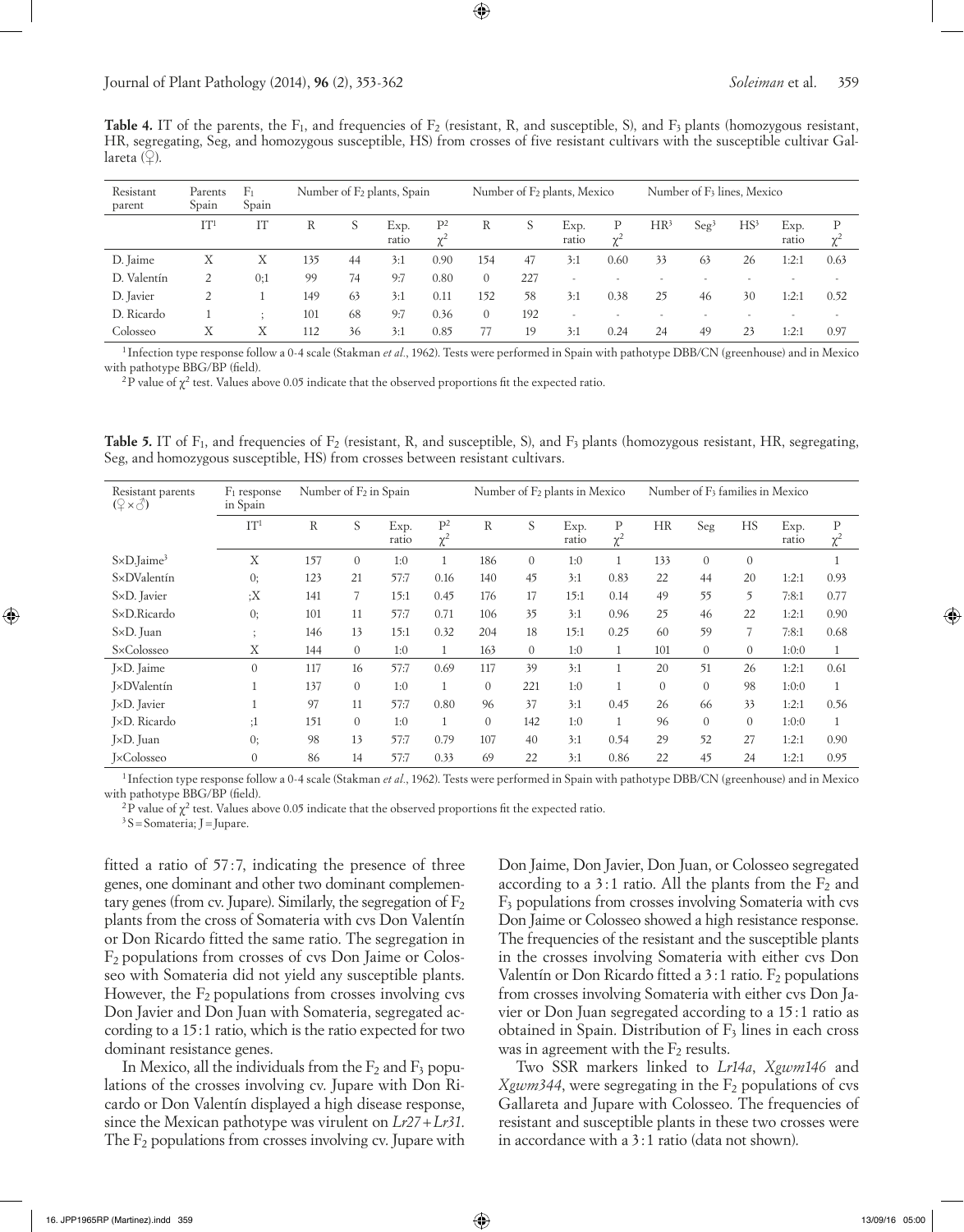## **DISCUSSION**

Until recently, leaf rust has not been considered a yieldlimiting disease on durum wheat (Martínez *et al.*, 2007). But since the appearance of the new virulent pathotype in 2001 in Mexico (Singh *et al.*, 2004) works to characterize resistance genes to *P. triticina* in durum wheat are being carried out in Italy (Maccaferri *et al.*, 2010), France (Goyeau *et al.*, 2012), and Mexico (Herrera-Foessel *et al.*, 2005; Huerta-Espino *et al.*, 2010). There is no a standardized differential set of durum wheat cultivars, to be used for characterization of pathotypes and resistance gene postulation. The situation is different in common wheat where a set of differential of near-isogenic lines with different *Lr* genes in the same background (cv. Thatcher) are available and used worldwide.

In this work we have been provided with a set of durum wheat cultivars with known resistance genes from CIM-MYT, and the discussion is largely focused on the presence of those genes in our material.

Cultivars Llareta and Somateria are both reported to possess *Lr14a* gene (Herrera-Foessel *et al.*, 2008a). This gene, located on the long arm of chromosome 7B, originated from emmer wheat Yaroslav (McFadden, 1930). *Lr14a* is a gene present in many current durum wheat cultivars worldwide (Herrera-Foessel *et al.*, 2008a; Goyeau *et al*., 2010).

In this work, the presence of this gene has been postulated in the cvs Don Patricio, Don Jaime, Colosseo, Ismur, Italo, Licinius, Miradoux, Pharaon, and Sculptur, based on their virulence pattern. Moreover, the two SSR markers *Xgwm344* and *Xgwm146* were identified in these cultivars. Besides, genetic analysis of the  $F_2$  and  $F_3$  populations confirmed that cvs Don Jaime and Colosseo carried the *Lr14a* gene. However, some cultivars carrying *Lr14a* (Llareta, Miradoux, and Sculptur) showed a high infection type to one pathotype (DBB/CS). It seems that these cultivars only possess *Lr14a*, while the other cultivars may have additional resistant genes with additive effect. Cv. Colosseo showed the marker linked to *Lr14a*, although cv. Creso (present in Colosseo ancestry) has been reported to possess a different allele at the *Lr14* locus, named tentatively *Lr14c* (Marone *et al.*, 2009), but this finding has not been proven. The long lasting resistance of cv. Creso seems to be based on a combination of different mechanisms, i.e., hypersensitive plus partial resistance (Maccaferri *et al.*, 2008). Virulence on cv. Creso, and other genotypes with the resistance gene *Lr14a*, was recently found in France (Goyeau *et al.*, 2012).

The two SSR markers used in this work were present in the sister line of cv. Don Patricio (TDA 725S), that displayed a high infection type to 73 isolates. Both SSR markers, *Xgwm344* and *Xgwm146*, were at a distance of 1 cM and 7.5 cM respectively from the resistance gene in cv. Llareta (Herrera-Foessel *et al.*, 2008a). The presence of these two markers in TDA725S is probably due to a recombination between the markers and resistance gene *Lr14a*.

⊕

The complementary genes *Lr27*+*Lr31* are present in cv. Jupare, which was the first deployed by INIFAP-Mexico from the CIMMYT germplasm as a response to the virulent pathotype BBG/BN (Singh *et al.*, 2004). Genes *Lr27* and *Lr31* are located on 3BS and 4BL respectively (Singh and McIntosh, 1984). But in 2007/08 crop season cv. Jupare became susceptible to another Mexican pathotype (BBG/BP), six years after its releasing (Huerta-Espino *et al.*, 2009). This cultivar has still proved to be consistently resistant to all Spanish tested isolates. The presence of these complementary genes has also been postulated in cvs Don Ricardo, Don Valentín, Ancalei, Kanakis, and Ramírez, according to their response to both Mexican and Spanish pathotypes. The presence of genes *Lr27*+*Lr31* in Don Valentín and Don Ricardo has been confirmed in the allelism tests.  $F_2$  plants from crosses of cv. Jupare with Don Valentín and Don Ricardo showed no segregation in Spain, but a high disease response in Mexico.

Other sources of resistance identified at CIMMYT were *Lr3* (from Storlom) and *Lr61* (from Guayacán, a line released in Chile from a CIMMYT cross) (Herrera-Foessel *et al.*, 2007, 2008b). Virulence to cultivars carrying these genes has been found in Mexico but these pathotypes are still avirulent to the Altar (cv. Gallareta) gene, *Lr*Altar (J. Huerta Espino, personal communicationc.).

Some of the *Lr* genes described in common wheat and located on genomes A and B might be present in the cultivars used in this study, but the postulation is complicated. For example, *Lr3ka*, *Lr11*, *Lr13*, *Lr17* genes are effective to all tested isolates (data not shown), hence the presence of these genes in some cultivars cannot be discarded. Martinez *et al.* (2007) did not identify any known *Lr* gene in a collection of durum wheat cultivars available in Spain. But Goyeau *et al.* (2012) postulated the presence of *Lr23* genes in some durum cultivars registered in France, and Zhang and Knott (1990) did not rule out the occurrence of *Lr16* and *Lr17* genes. According to the segregation results from the crosses, cvs Don Javier and Don Juan carry one dominant resistance gene, but both showed a different resistant pattern to the Spanish pathotypes (data not shown). Based on the high IT to pathotype DGB/BN and low to DBB/ CN it seems that cv. Don Juan has the *Lr16* gene.

Although a relatively low number of landraces were included, it appears that this native gene pool may be rich in different resistance factors/gene combinations. Resistance genes to wheat leaf rust in landraces have been frequently reported (Beharav *et al.*, 1997; Huerta Espino *et al.*, 2011).

Many cultivars displayed a moderate field severity (Yavaros, Don José, Duroflavus, and Calero). These cultivars may possess genes for slow rusting or partial resistance. The old Mexican cv. Yavaros has been reported to carry slow rusting resistance to leaf rust (Singh *et al.*, 1993). Cv. Don José has Yavaros in its pedigree, from which it may have inherited the genes for slow rusting.

Cv. Vitronero has shown susceptibility in both field and greenhouse (at adult plant stage), but it showed an

◈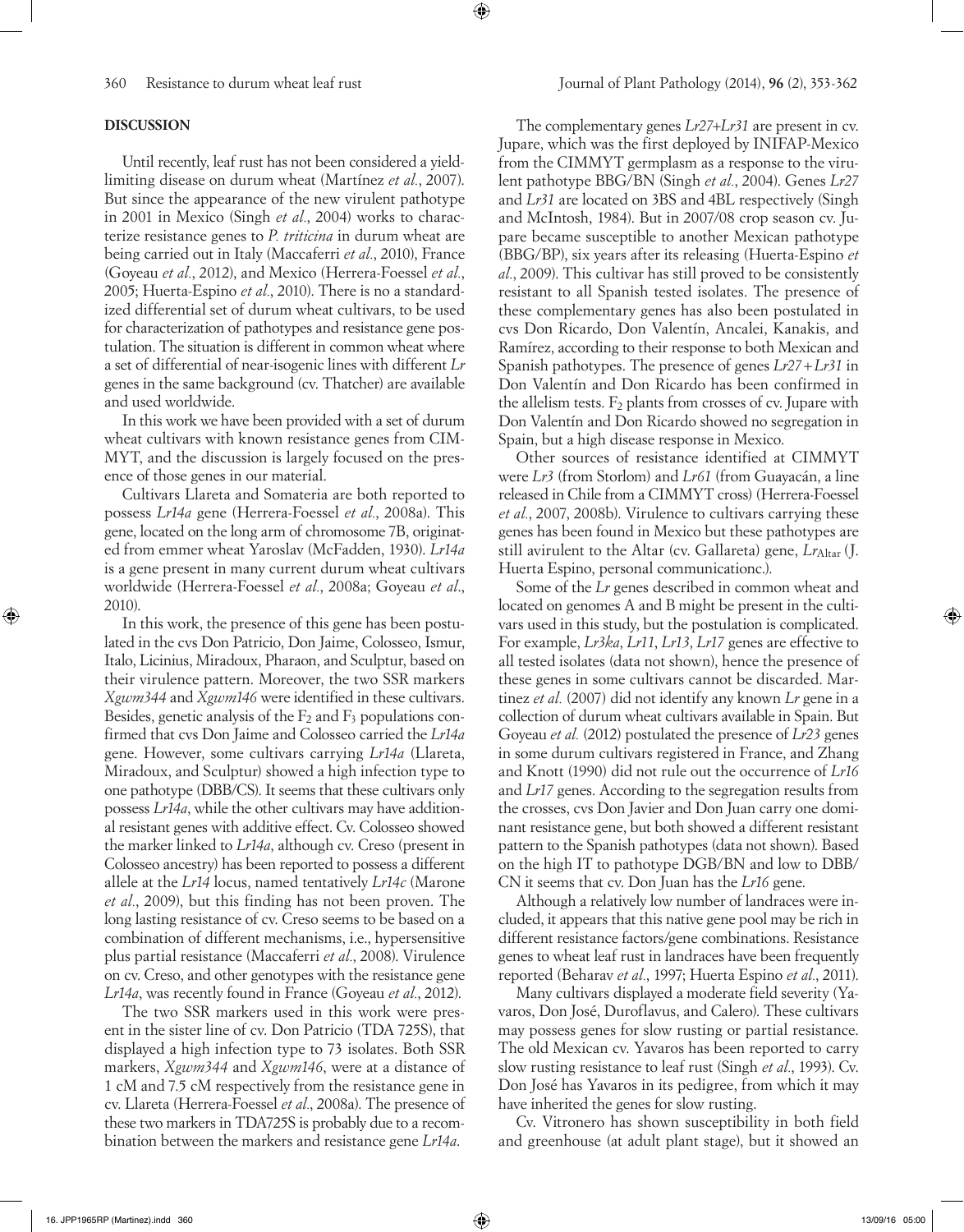Journal of Plant Pathology (2014), **96** (2), 353-362 *Soleiman* et al. 361

immune IT at the seedling stage. This is an unusual case, because resistance at the seedling stage generally remains effective throughout the whole life of the plant. In fact, what is more common is the opposite, genes that are not expressed in seedlings but they are at the adult plant stage (e.g. *Lr13*, *Lr35*, *Lr37*). Anyway, Huerta-Espino *et al.* (2002) found some common wheat cultivars with *Lr16* gene that were resistant at the seedling but susceptible at the adult plant stages. Qi *et al.* (1998) found a QTL for partial resistance (*Rphq1*), located on chromosome 7H, effective to barley leaf rust only at the seedling stage. Cv. Vitronero may have either an only-seedling-resistance gene or maybe a suppressor gene acting at the adult plant stage. Genes suppressing rust resistance have been reported previously in the wheat rust system, but only in the D genome (Bai and Knott, 1992).

The presence of *Lr14a* and *Lr27*+*Lr31* was confirmed in several Spanish durum wheat cultivars. These genes still confer a good level of resistance to Spanish durum wheat pathotypes. In 2013 crop season, cultivars and lines with the resistance gene *Lr14a* such as Don Jaime displayed pustules of high infection type at Conil (Cadiz, Spain). The resistance gene *Lr14a* may have been overcome by a new pathotype that emerged at that location. More information about this new pathotype is required to determine whether it has diverged from a Spanish pathotype or it has come from France (Goyeau *et al*., 2010).

Our results indicate that currently durum wheat cultivars show substantial variability of resistance to Spanish leaf rust pathotypes as demonstrated by the numerous resistance patterns. However, much of the resistance is based on *Lr14a* and *Lr27*+*Lr31*, which have become ineffective in France and Mexico, respectively. Therefore, development of durum wheat germplasm with different sources of resistance is essential to secure and prolong durability to leaf rust. In southern Spain, as well as in other countries, the situation is somehow worse, for much of the durum wheat acreage is still sown with susceptible cultivars. Therefore a replacement of cultivars with new sources of resistance is required.

### **ACKNOWLEDGEMENTS**

We thank Dr. Magdalena Ruiz from "Centro de Recursos Fitogenéticos-INIA" (Spain) for providing seeds of durum wheat landraces, and AECID (Agencia Española de Cooperación Internacional para el Desarrollo) for funding the Ph.D. fellowship of N.H. Soleiman.

### **REFERENCES**

Bai D., Knott D.R., 1992. Suppression of rust resistance in bread wheat (*Triticum aestivum* L.) by D-genome chromosomes. *Genome* **35**: 276-282.

Beharav A., Golan G., Levy A., 1997. Evaluation and variation in response to infection with *Puccinia striiformis* and *Puccinia recondita* of local wheat landraces. *Euphytica* **94**: 287-293.

⊕

- Cátedra M.**,** 2004. Estrategias de control de enfermedades fúngicas en trigo. Ph.D. Thesis. University of Seville, Spain.
- Goyeau H., Ammar K., Berder J., 2010. Virulence in *Puccinia triticina* for durum wheat cultivar Creso and other durum wheat cultivars carrying resistance gene *Lr14a* in France. *Plant Disease* **94**: 1068.
- Goyeau H., Berder J., Czerepak C., Gautier A., Lanen C., Lannou C., 2012. Low diversity and fast evolution in the population of *Puccinia triticina* causing durum wheat leaf rust in France from 1999 to 2009, as revealed by an adapted differential set. *Plant Pathology* **61**: 761-772.
- Herrera-Foessel S.A., Singh R.P., Huerta-Espino J., Yuen J., Djurle A., 2005. New genes for leaf rust resistance in CIM-MYT durum wheats. *Plant Disease* **89**: 809-814.
- Herrera-Foessel S.A., Singh R.P., Huerta-Espino J., Crossa J., Yuen J., Djurle A., 2006. Effect of leaf rust on grain yield and yield traits of durum wheats with race-specific and slow rusting resistance to leaf rust. *Plant Disease* **90**: 1065-1072.
- Herrera-Foessel S.A., Singh R.P., Huerta-Espino J., William H.M., Rosewarne G., Djurle A., Yuen J., 2007. Identification and mapping of *Lr3* and a linked leaf rust resistance gene in durum wheat. *Crop Science* **47**: 1459-1466.
- Herrera-Foessel S.A., Singh R.P., Huerta-Espino J., William H.M., Garcia V., Djurle A., Yuen J., 2008a. Identification and molecular characterization of leaf rust resistance gene *Lr14a* in durum wheat. *Plant Disease* **92**: 469-473.
- Herrera-Foessel S.A., Singh R.P, Huerta-Espino J., William H.M., Djurle A., Yuen J., 2008b. Molecular mapping of a leaf rust resistance gene on the short arm of chromosome 6*B* of durum wheat. *Plant Disease* **92**: 1650-1654.
- Huerta-Espino J., Héctor E., Villaseñor M., Rangel E.E., Santos G., Leyva M., Singh R.P., 2002. Leaf rust resistance analysis in rainfed bread wheat. *Revista Fitotecnia Mexicana* **25**: 161-169.
- Huerta-Espino J., Singh R.P., Herrera-Foessel S.A., Pérez-López J.B., P. Figueroa-López P., 2009. First detection of virulence in *Puccinia triticina* to resistance genes *Lr27+Lr31* present in durum wheat in Mexico. *Plant Disease* **93**: 110.
- Huerta-Espino J., Singh R.P., Villaseñor H.E., Moya E.S., Rangel E.E., Leyva S.G., 2010. Transfering the *Lr14a* gene from bread wheat to durum and its expression against leaf rust. *Revista Fitotecnia Mexicana* **33**: 29-36.
- Huerta-Espino J., Rodríguez M.E., Rodríguez M.F., Villaseñor H.E., Leiva S.G., Espitia E., 2011. Genetic variation of resistance against *Puccinia triticina* E. in durum wheats from Oaxaca, Mexico. *Revista Fitotecnia Mexicana* **34**: 35-41.
- Maccaferri M., Mantovani P., Tuberosa R., De Ambrogio E., Giuliani S., Demontis A., Massi A., Sanguineti M.C., 2008. A major QTL for durable leaf rust resistance widely exploited in durum wheat breeding programs maps on the distal region of chromosome arm 7BL. *Theoretical and Applied Genetics* **117**: 1225-1240.
- Maccaferri M., Sanguineti M.C., Mantovani P., Demontis A., Massi A., Ammar K., Kolmer J.A., Czembor J.H., Ezrati S., Tuberisa R., 2010. Association mapping of leaf rust response in durum wheat. *Molecular Breeding* **26**:189-228.